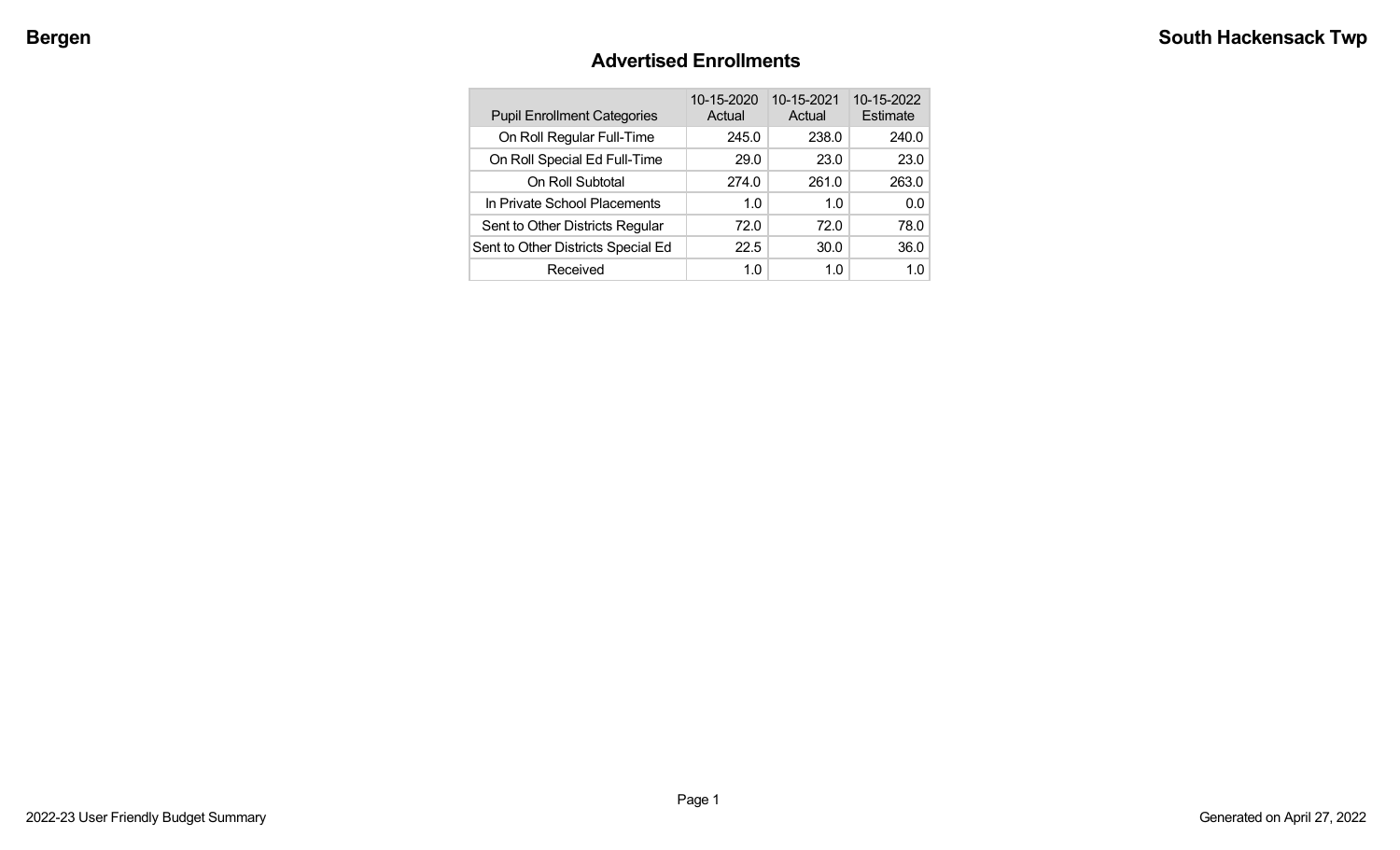## **Advertised Revenues**

| <b>Budget Category</b>                           | Description                                                                | Account      | 2020-21<br>Actual | 2021-22<br>Revised | 2022-23<br>Proposed |
|--------------------------------------------------|----------------------------------------------------------------------------|--------------|-------------------|--------------------|---------------------|
|                                                  | Local Tax Levy                                                             | 10-1210      | 7,938,815         | 8,097,591          | 8,471,228           |
|                                                  | <b>Total Tuition</b>                                                       | 10-1300      | 6,513             | 3,200              | 1,600               |
|                                                  | <b>Unrestricted Miscellaneous Revenues</b>                                 | 10-1XXX      | 245,798           | 243,000            | 244,600             |
| <b>General Fund Revenues from Local Sources</b>  | Interest Earned on Maintenance Reserve                                     | 10-1XXX      | 0                 | 500                | 500                 |
|                                                  | Interest Earned on Capital Reserve Funds                                   | 10-1XXX      | $\Omega$          | 1,000              | 1,000               |
|                                                  | <b>Other Restricted Miscellaneous Revenues</b>                             | 10-1XXX      | 787               | $\Omega$           | $\Omega$            |
|                                                  | <b>Total Revenues from Local Sources</b>                                   |              | 8,191,913         | 8,345,291          | 8,718,928           |
|                                                  | <b>Categorical Transportation Aid</b>                                      | 10-3121      | 50,919            | 47,149             | 47,149              |
|                                                  | <b>Extraordinary Aid</b>                                                   | 10-3131      | 157,122           | 91,000             | 150,000             |
| <b>General Fund Revenues from State Sources</b>  | <b>Categorical Special Education Aid</b>                                   | 10-3132      | 211,923           | 247,795            | 295,991             |
|                                                  | <b>Equalization Aid</b>                                                    | 10-3176      | 99,417            | 99,417             | 99,417              |
|                                                  | <b>Categorical Security Aid</b>                                            | 10-3177      | 36,988            | 36,988             | 36,988              |
|                                                  | <b>Total Revenues from State Sources</b>                                   |              | 556,369           | 522,349            | 629,545             |
|                                                  | <b>Budgeted Fund Balance-Operating Budget</b>                              | 10-303       | $\mathbf{0}$      | 414,605            | 249,818             |
|                                                  | Withdrawal from Capital Reserve for Excess Cost and Other Capital Projects | 10-309       | 0                 | 420,000            | 71,000              |
| <b>General Fund Revenues from Other Sources</b>  | Withdrawal from Maintenance Reserve                                        | 10-310       | $\mathbf 0$       | 225,000            | 50,000              |
|                                                  | <b>Adjustment for Prior Year Encumbrances</b>                              |              | $\Omega$          | 33,654             | $\mathbf{0}$        |
|                                                  | Actual Revenues (Over)/Under Expenditures                                  |              | $-897,987$        | $\Omega$           | $\Omega$            |
| <b>General Fund Revenues</b>                     | <b>Total Operating Budget</b>                                              |              | 7,850,295         | 9,960,899          | 9,719,291           |
| Special Revenue Fund Revenues from Local Sources | <b>Student Activity Fund Revenue</b>                                       | 20-1760      | 6,600             | 70,000             | 1,500               |
|                                                  | <b>Total Revenues from Local Sources</b>                                   | 20-1XXX      | 6,600             | 70,000             | 1,500               |
| Special Revenue Fund Revenues from State Sources | SDA Emergent Needs and Capital Maintenance In School Districts             | 20-3257      | $\Omega$          | 5,848              | 0                   |
|                                                  | <b>Total Revenues from State Sources</b>                                   |              | $\Omega$          | 5,848              | $\mathbf 0$         |
|                                                  | Title I                                                                    | 20-4411-4416 | 72,063            | 62,783             | 60,000              |
| Special Revenue Fund Revenues from Federal       | Title II                                                                   | 20-4451-4455 | 22,389            | 18,937             | 18,000              |
| Sources                                          | Title III                                                                  | 20-4491-4494 | 12,316            | 10,718             | 10,000              |
|                                                  | <b>ARP-IDEA Basic</b>                                                      | 20-4419      | $\Omega$          | 12,890             | 12,000              |
|                                                  | IDEA Part B (Handicapped)                                                  | 20-4420-4429 | 79,222            | 71,095             | 71,000              |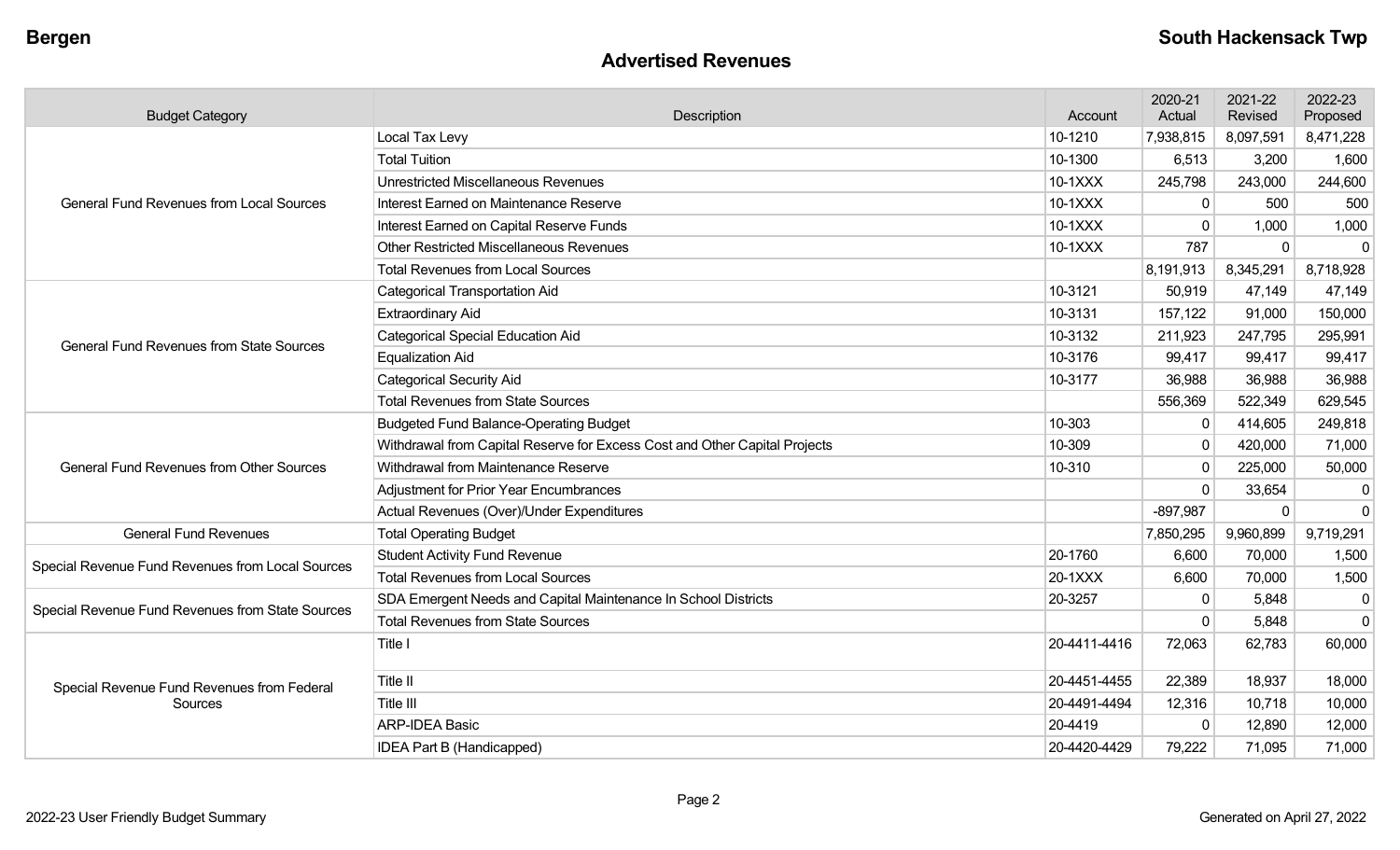## **Advertised Revenues**

| <b>Budget Category</b>                        | Description                                                                                             | Account | 2020-21<br>Actual | 2021-22<br>Revised     | 2022-23<br>Proposed |
|-----------------------------------------------|---------------------------------------------------------------------------------------------------------|---------|-------------------|------------------------|---------------------|
|                                               | ARP-ESSER Subgrant-Accelerated Learning Coaching and Educator Support Grant                             | 20-4541 | O                 | $\Omega$               | 50,000              |
|                                               | ARP-ESSER Subgrant-Evidence-Based Summer Learning and Enrichment Activities Grant                       | 20-4542 | $\mathbf{0}$      | 0                      | 40,000              |
|                                               | ARP-ESSER Subgrant-Evidence-Based Comprehensive Beyond the School Day Activities Grant                  | 20-4543 | 0                 | $\mathbf 0$            | 40,000              |
|                                               | ARP-ESSER Subgrant-New Jersey Tiered System of Supports (NJTSS) Mental Health Support Staffing<br>Grant | 20-4544 |                   | $\Omega$               | 45,000              |
| Special Revenue Fund Revenues from Federal    | ARP-ESSER                                                                                               | 20-4540 | 0                 |                        | 506,410             |
| Sources                                       | <b>CARES Act Education Stabilization Fund</b>                                                           | 20-4530 | 44,835            | 2,310                  | $\mathbf{0}$        |
|                                               | Coronavirus Relief Fund (CRF)                                                                           |         | 30,350            | $\Omega$               | $\mathbf{0}$        |
|                                               | <b>CRRSA Act-ESSER II</b>                                                                               | 20-4534 | $\Omega$          | 225,328                | 84,471              |
|                                               | <b>CRRSA Act-Learning Acceleration Grant</b>                                                            | 20-4535 | $\mathbf{0}$      | 25,000                 | 24,429              |
|                                               | Other                                                                                                   | 20-4XXX | $\mathbf{0}$      | 39,838                 |                     |
|                                               | <b>CRRSA Act-Mental Health Grant</b>                                                                    | 20-4536 | $\Omega$          | 45,000                 | 43,250              |
|                                               | <b>Total Revenues from Federal Sources</b>                                                              |         | 261,175           | 513,899                | 1,004,560           |
| Special Revenue Fund Revenues                 | <b>Total Grants and Entitlements</b>                                                                    |         | 270,451           | 589,747                | ,007,060            |
|                                               | Local Tax Levy                                                                                          | 40-1210 | 595,795           | 575,395                | 564,995             |
| Debt Service Fund Revenues from Local Sources | <b>Total Revenues from Local Sources</b>                                                                |         | 595,795           | 575,395                | 564,995             |
| Debt Service Fund Revenues from Other Sources | <b>Total Local Repayment of Debt</b>                                                                    |         | 595,795           | 575,395                | 564,995             |
| Debt Service Fund Revenues                    | <b>Total Repayment of Debt</b>                                                                          |         | 595,795           | 575,395                | 564,995             |
| All Fund Revenues                             | <b>Total Revenues/Sources</b>                                                                           |         | 8,716,541         | 11,126,041             | 11,291,346          |
| <b>Revenues Net of Transfers</b>              | <b>Total Revenues/Sources Net of Transfers</b>                                                          |         |                   | 8,716,541   11,126,041 | 11,291,346          |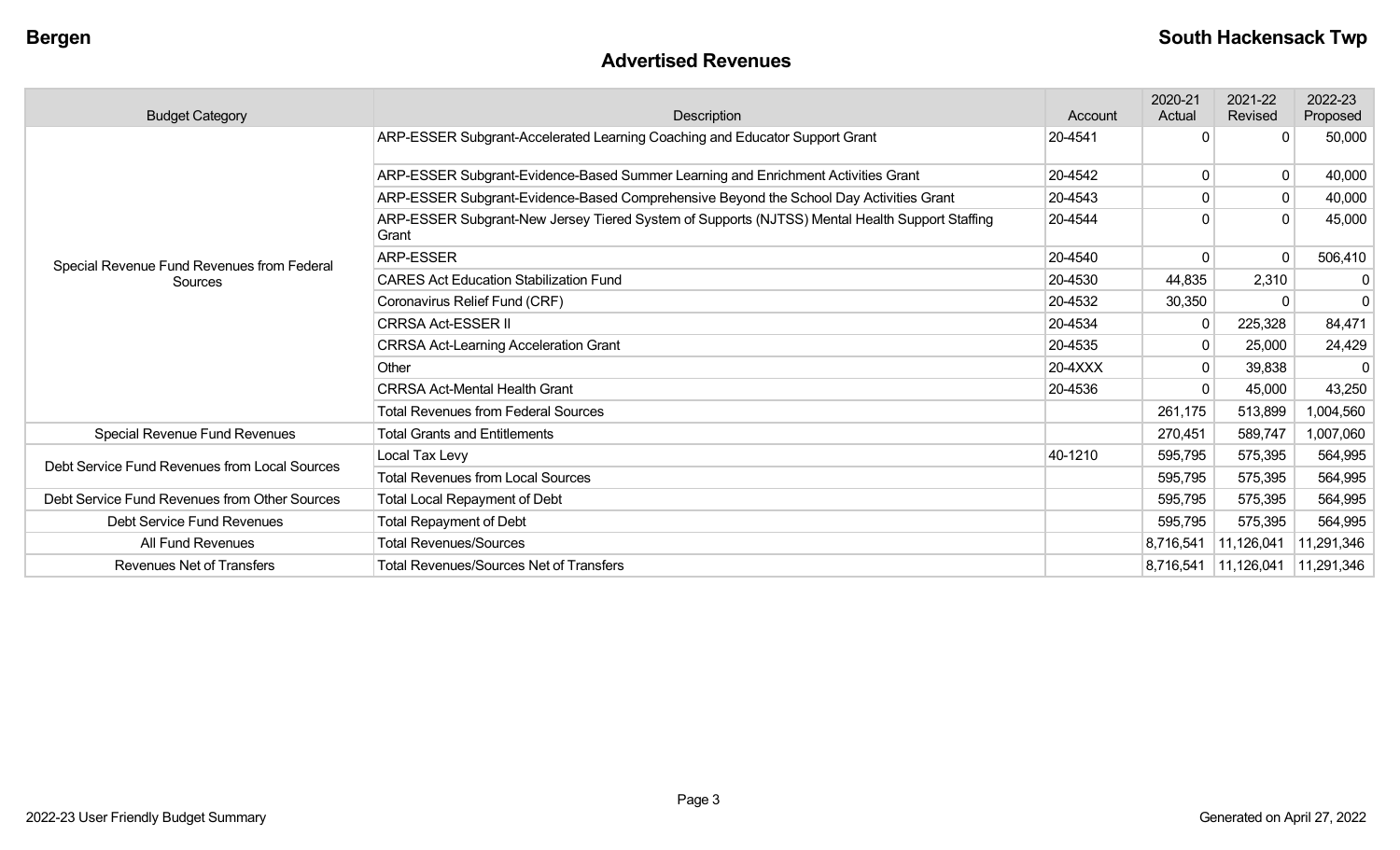# **Advertised Appropriations**

| <b>Budget Category</b>                                  | Description                                                                        | Account        | 2020-21<br>Actual | 2021-22<br>Revised | 2022-23<br>Proposed |
|---------------------------------------------------------|------------------------------------------------------------------------------------|----------------|-------------------|--------------------|---------------------|
|                                                         | Regular Programs-Instruction                                                       | 11-1XX-100-XXX | 1,924,629         | 2,068,381          | 2,210,995           |
|                                                         | <b>Special Education-Instruction</b>                                               | 11-2XX-100-XXX | 315,904           | 330,616            | 336,216             |
|                                                         | <b>Basic Skills/Remedial-Instruction</b>                                           | 11-230-100-XXX | 90,306            | 110,155            | 115,099             |
| General Fund Current Expenses for Instruction           | <b>Bilingual Education-Instruction</b>                                             | 11-240-100-XXX | 75,282            | 87,060             | 91,396              |
|                                                         | School-Sponsored Cocurricular or Extracurricular Activities-Instruction            | 11-401-100-XXX | 38,102            | 107,806            | 114,500             |
|                                                         | School-Sponsored Athletics-Instruction                                             | 11-402-100-XXX | 7,635             | $\mathbf 0$        | $\mathbf 0$         |
|                                                         | Summer School                                                                      | 11-422-XXX-XXX |                   | 15,000             | 15,000              |
|                                                         | Undistributed Expenditures-Instruction (Tuition)                                   | 11-000-100-XXX | 2,361,509         | 2,785,774          | 3,138,558           |
|                                                         | Undistributed Expenditures-Attendance and Social Work                              | 11-000-211-XXX | 10,615            | 6,210              | 6,463               |
|                                                         | Undistributed Expenditures-Health Services                                         | 11-000-213-XXX | 84,058            | 97,180             | 98,080              |
|                                                         | Undistributed Expenditures-Speech, OT, PT and Related Services                     | 11-000-216-XXX | 134,413           | 139,288            | 156,130             |
|                                                         | Undistributed Expenditures-Other Support Services, Students-Extraordinary Services | 11-000-217-XXX | 72,740            | 99,038             | 113,405             |
|                                                         | Undistributed Expenditures-Child Study Teams                                       | 11-000-219-XXX | 226,331           | 234,878            | 242,688             |
|                                                         | Undistributed Expenditures-Improvement of Instruction Services                     | 11-000-221-XXX | 126,958           | 138,980            | 154,966             |
|                                                         | Undistributed Expenditures-Education Media Services/Library                        | 11-000-222-XXX | 85,397            | 89,972             | 94,372              |
| General Fund Current Expenses for Support Services      | Undistributed Expenditures-Instructional Staff Training Services                   | 11-000-223-XXX | 10,359            | 6,000              | 6,000               |
|                                                         | Undistributed Expenditures-Support Services-General Administration                 | 11-000-230-XXX | 240,395           | 211,431            | 191,988             |
|                                                         | Undistributed Expenditures-Support Services-School Administration                  | 11-000-240-XXX | 68,914            | 66,508             | 82,624              |
|                                                         | Undistributed Expenditures-Central Services                                        | 11-000-251-XXX | 88,181            | 100,492            | 97,942              |
|                                                         | Undistributed Expenditures-Administrative InformationTechnology                    | 11-000-252-XXX | 0                 | 0                  | 3,000               |
|                                                         | Undistributed Expenditures-Operation and Maintenance of Plant Services             | 11-000-26X-XXX | 574,428           | 945,136            | 773,804             |
|                                                         | Undistributed Expenditures-Student Transportation Services                         | 11-000-270-XXX | 259,420           | 494,302            | 454,856             |
|                                                         | Personal Services-Employee Benefits                                                | 11-XXX-XXX-2XX | 1,013,560         | 1,023,514          | 1,059,179           |
|                                                         | Undistributed Expenditures-Food Services                                           | 11-000-310-930 | 17,222            | 15,420             | 26,867              |
|                                                         | <b>Total Undistributed Expenditures</b>                                            |                | 5,374,500         | 6,454,123          | 6,700,922           |
| General Fund Current Expenses for Increased<br>Reserves | Interest Earned on Maintenance Reserve                                             | 10-606         | $\Omega$          | 500                | 500                 |
| <b>General Fund Current Expenses</b>                    | <b>Total General Current Expense</b>                                               |                | 7,826,358         | 9,173,641          | 9,584,628           |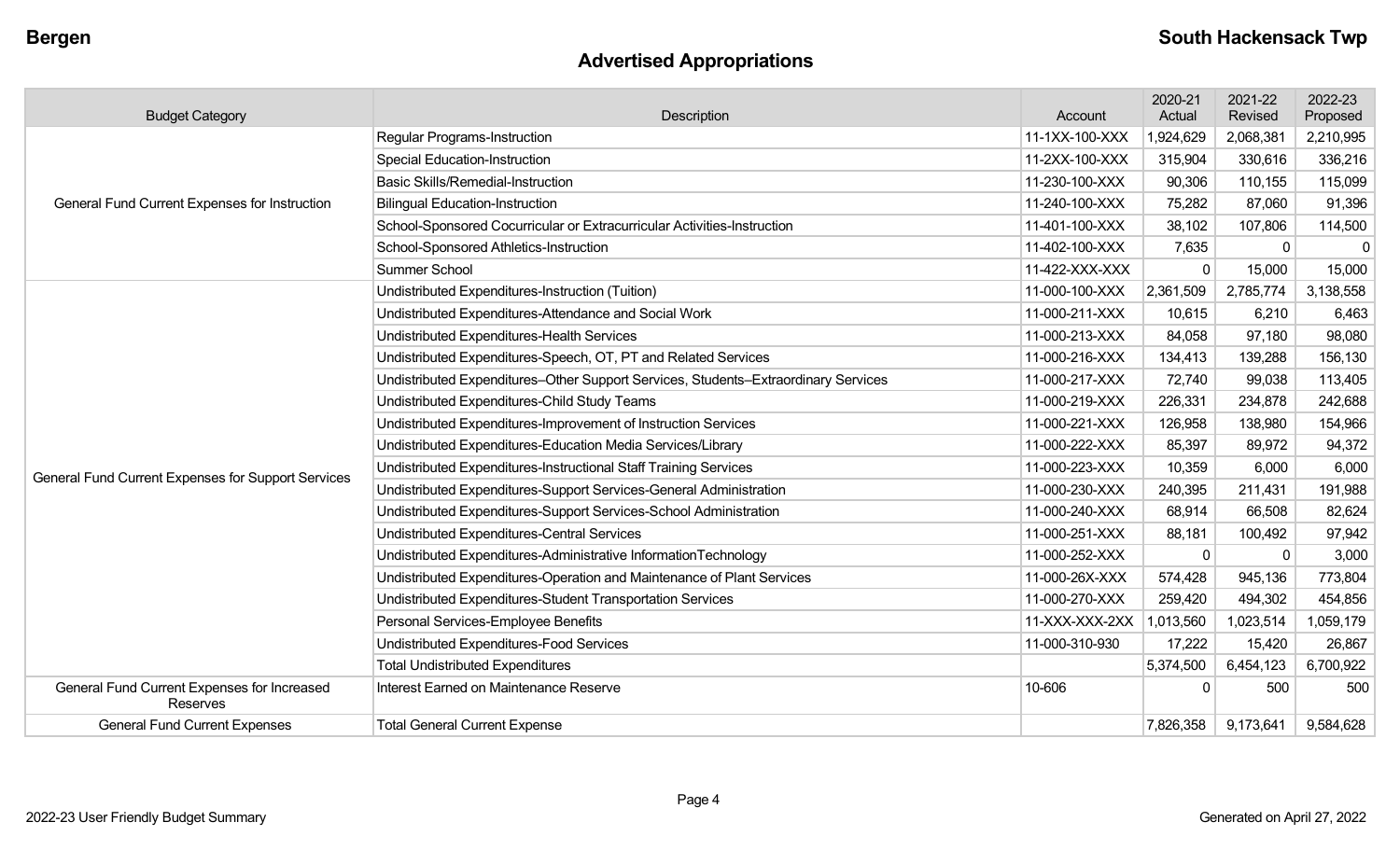# **Advertised Appropriations**

| <b>Budget Category</b>                                    | Description                                                                                             | Account        | 2020-21<br>Actual | 2021-22<br>Revised | 2022-23<br>Proposed |
|-----------------------------------------------------------|---------------------------------------------------------------------------------------------------------|----------------|-------------------|--------------------|---------------------|
|                                                           | Equipment                                                                                               | 12-XXX-XXX-730 | 4,981             | 4,828              | $\overline{0}$      |
| <b>Capital Outlay</b>                                     | <b>Facilities Acquisition and Construction Services</b>                                                 | 12-000-400-XXX | 18,956            | 738,956            | 89,956              |
|                                                           | Interest Deposit to Capital Reserve                                                                     | 10-604         | $\mathbf 0$       | 1,000              | 1,000               |
|                                                           | <b>Total Capital Outlay</b>                                                                             |                | 23,937            | 744,784            | 90,956              |
| General Fund Expenses and Transfers                       | <b>Transfer of Funds to Charter Schools</b>                                                             | 10-000-100-56X | 0                 | 42,474             | 43,707              |
|                                                           | <b>General Fund Grand Total</b>                                                                         |                | 7,850,295         | 9,960,899          | 9,719,291           |
| Special Revenue Fund Expenses for Other State<br>Projects | SDA Emergent Needs and Capital Maintenance In School Districts                                          | 20-492-XXX-XXX | $\Omega$          | 5,848              | $\overline{0}$      |
| Special Revenue Fund Expenses for State Projects          | <b>Total State Projects</b>                                                                             | 20-XXX-XXX-XXX | $\Omega$          | 5,848              | $\overline{0}$      |
|                                                           | Title I                                                                                                 | 20-XXX-XXX-XXX | 72,063            | 62,783             | 60,000              |
|                                                           | Title II                                                                                                | 20-XXX-XXX-XXX | 22,389            | 18,937             | 18,000              |
|                                                           | <b>Title III</b>                                                                                        | 20-XXX-XXX-XXX | 12,316            | 10,718             | 10,000              |
|                                                           | <b>IDEA Part B (Handicapped)</b>                                                                        | 20-XXX-XXX-XXX | 79,222            | 71,095             | 71,000              |
|                                                           | <b>ARP-IDEA Basic Grant Program</b>                                                                     | 20-223-xxx-xxx | $\mathbf 0$       | 12,890             | 12,000              |
|                                                           | <b>CARES Act Education Stabilization Fund</b>                                                           | 20-477-XXX-XXX | 44,835            | 2,310              | $\mathbf{0}$        |
|                                                           | Other                                                                                                   | 20-XXX-XXX-XXX | $\Omega$          | 39,838             | $\mathbf 0$         |
|                                                           | Coronavirus Relief Fund (CRF) Grant Program                                                             | 20-479-XXX-XXX | 30,350            | 0                  | $\mathbf 0$         |
| Special Revenue Fund Expenses for Federal Projects        | CRRSA Act-ESSER II Grant Program                                                                        | 20-483-xxx-xxx | $\Omega$          | 225,328            | 84,471              |
|                                                           | <b>CRRSA Act-Learning Acceleration Grant Program</b>                                                    | 20-484-xxx-xxx | $\Omega$          | 25,000             | 24,429              |
|                                                           | <b>CRRSA Act-Mental Health Grant Program</b>                                                            | 20-485-XXX-XXX | $\mathbf 0$       | 45,000             | 43,250              |
|                                                           | <b>ARP-ESSER Grant Program</b>                                                                          | 20-487-xxx-xxx | $\mathbf{0}$      | <sup>0</sup>       | 506,410             |
|                                                           | ARP-ESSER Subgrant Accelerated Learning Coaching and Educator Support Grant                             | 20-488-XXX-XXX | $\Omega$          | $\Omega$           | 50,000              |
|                                                           | ARP-ESSER Subgrant Evidence-Based Summer Learning and Enrichment Activities Grant                       | 20-489-xxx-xxx | $\mathbf 0$       | $\mathbf{0}$       | 40,000              |
|                                                           | ARP-ESSER Subgrant Evidence-Based Comprehensive Beyond the School Day Activities Grant                  | 20-490-xxx-xxx | $\overline{0}$    | $\mathbf{0}$       | 40,000              |
|                                                           | ARP-ESSER Subgrant New Jersey Tiered System of Supports (NJTSS) Mental Health Support Staffing<br>Grant | 20-491-XXX-XXX | $\Omega$          | $\Omega$           | 45,000              |
|                                                           | <b>Total Federal Projects</b>                                                                           | 20-XXX-XXX-XXX | 261,175           | 513,899            | 1,004,560           |
| Special Revenue Fund Expenses                             | <b>Total Special Revenue Funds</b>                                                                      |                | 270,451           | 589,747            | 1,007,060           |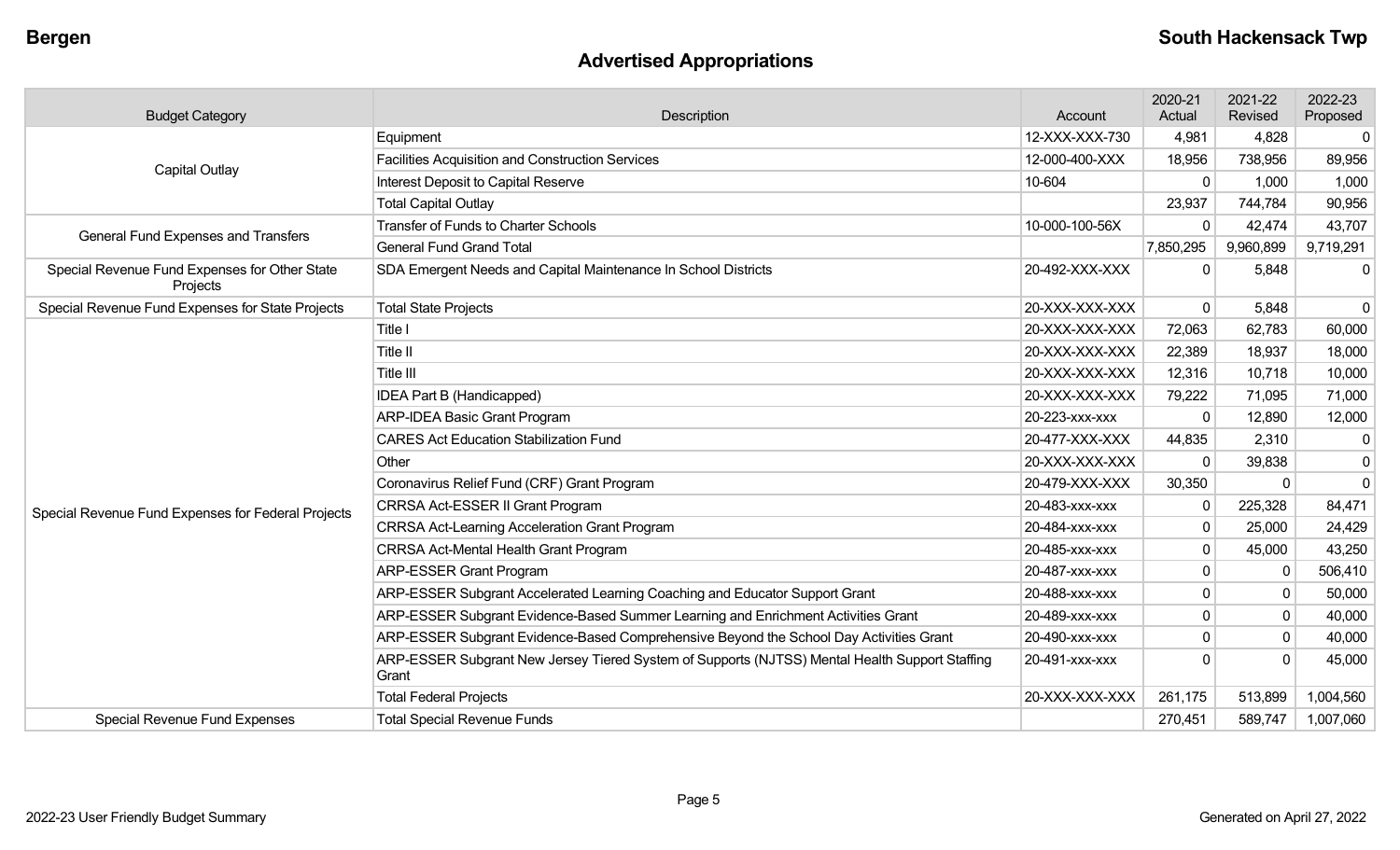# **Advertised Appropriations**

| <b>Budget Category</b>           | Description                                | Account        | 2020-21<br>Actual | 2021-22<br>Revised | 2022-23<br>Proposed |
|----------------------------------|--------------------------------------------|----------------|-------------------|--------------------|---------------------|
| Debt Service Fund Expenses       | <b>Total Regular Debt Service</b>          | 40-701-510-XXX | 595,795           | 575,395            | 564,995             |
|                                  | <b>Total Debt Service Funds</b>            |                | 595,795           | 575,395            | 564,995             |
| All Fund Expenses                | <b>Total Expenditures/Appropriations</b>   |                | 8,716,541         | 11,126,041         | 11,291,346          |
| <b>Expenses Net of Transfers</b> | <b>Total Expenditures Net of Transfers</b> |                | 8,716,541         | 11,126,041         | 11,291,346          |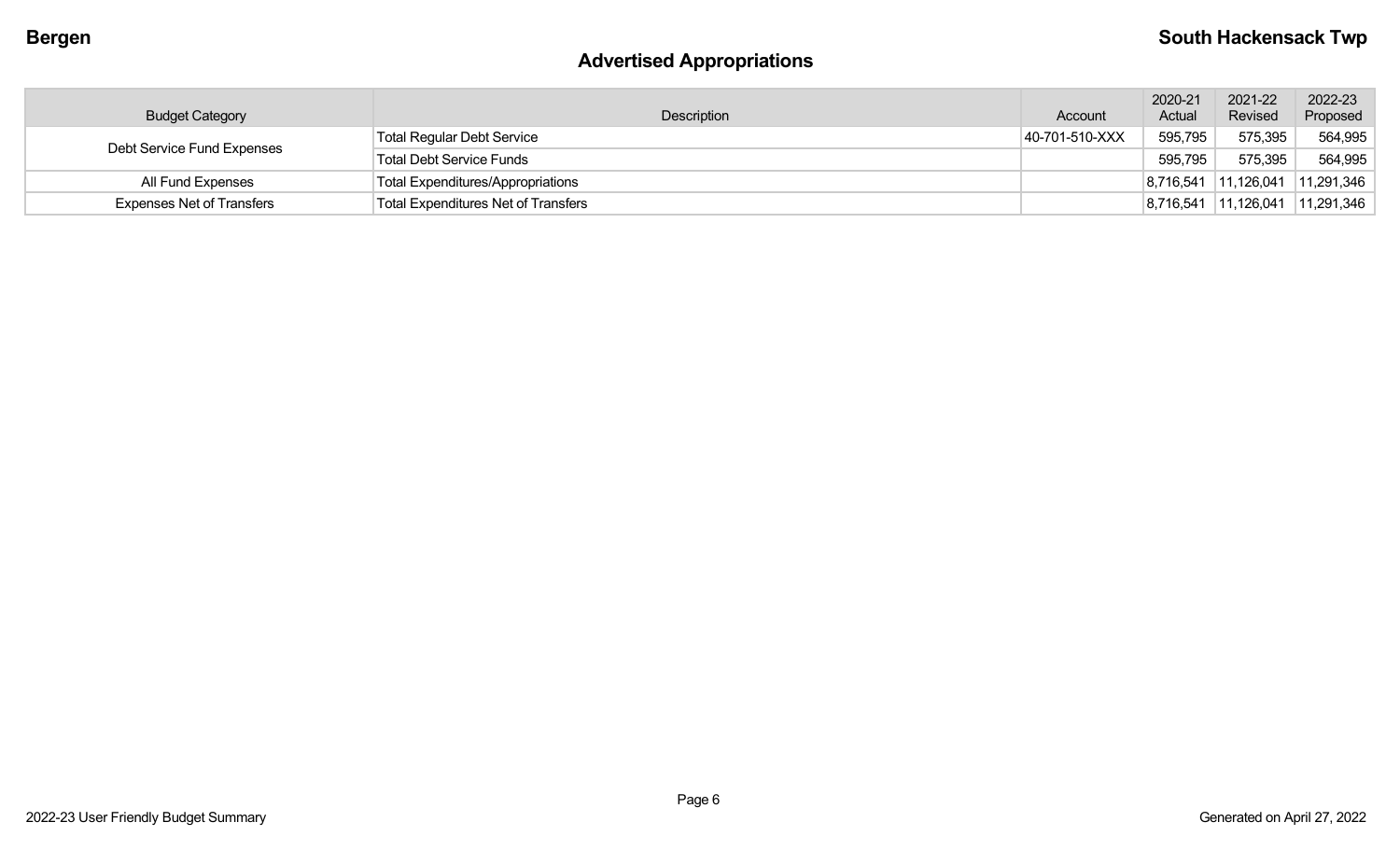# **Advertised Recapitulation of Balances**

| <b>Fund Balance Category</b>                   | <b>Budget Category</b>                                           | <b>Audited</b><br><b>Balance</b><br>06/30/2020 | Audited<br><b>Balance</b><br>06/30/2021  | <b>Estimated</b><br><b>Balance</b><br>06/30/2022 | Estimated<br><b>Balance</b><br>06/30/2023 |
|------------------------------------------------|------------------------------------------------------------------|------------------------------------------------|------------------------------------------|--------------------------------------------------|-------------------------------------------|
|                                                | <b>General Operating Budget</b>                                  | 310,088                                        | 443,303                                  | 408,215                                          | 395,127                                   |
| Unrestricted                                   | Repayment of Debt                                                | 0                                              | 0                                        | 0                                                |                                           |
|                                                | Capital Reserve                                                  | 800,000                                        | 1,417,000                                | 998,000                                          | 928,000                                   |
|                                                | <b>Adult Education Programs</b>                                  | 0                                              | 354,726<br>354,726<br>616,247<br>495,809 |                                                  |                                           |
|                                                | Maintenance Reserve                                              |                                                |                                          | 130,226                                          | 80,726                                    |
|                                                | Legal Reserve                                                    |                                                |                                          | 236,730                                          |                                           |
| <b>Restricted for General Operating Budget</b> | Unemployment Fund                                                | 22,856                                         | 23,644                                   | 23,644                                           | 23,644                                    |
|                                                | <b>Tuition Reserve</b>                                           | 0                                              |                                          |                                                  | 0                                         |
|                                                | <b>Current Expense Emergency Reserve</b>                         | $\Omega$                                       | $\Omega$                                 |                                                  | 0                                         |
|                                                | Impact Aid Reserve for General Expenses (Sections 8002 and 8003) | 0                                              | $\Omega$                                 | 0                                                | 0                                         |
|                                                | Impact Aid Reserve for Capital Expenses (Sections 8007 and 8008) | 0                                              |                                          |                                                  | 0                                         |
|                                                | <b>Student Activity Fund</b>                                     | 3,977                                          | 1,301                                    | 1,301                                            | 301                                       |
| Restricted for Special Revenue Fund            | Scholarship Fund                                                 | 0                                              | $\Omega$                                 | $\Omega$                                         | 0                                         |
| Restricted for Repayment of Debt               | Restricted for Repayment of Debt                                 | 0                                              | 0                                        | 0                                                | 0                                         |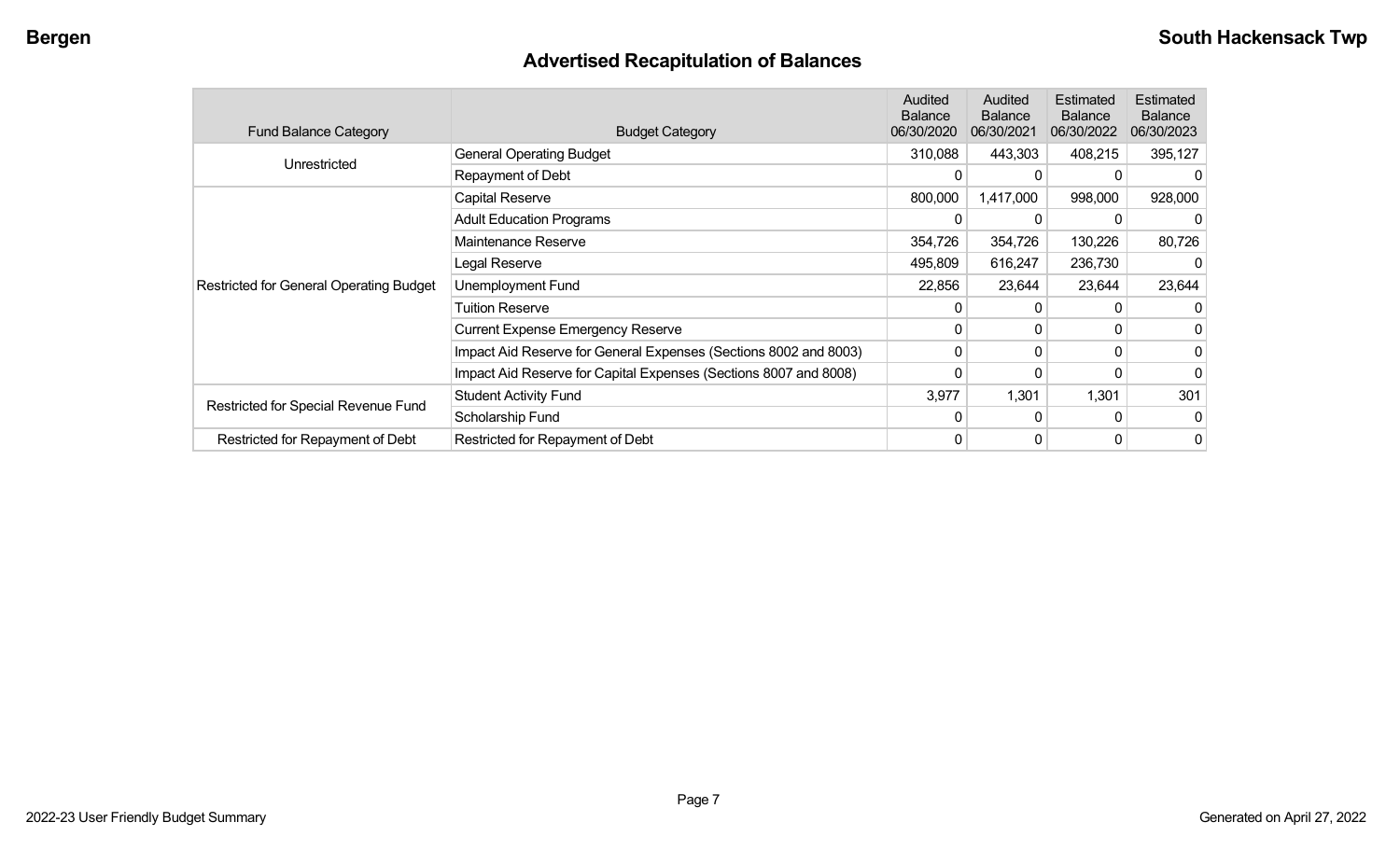#### **Advertised Per Pupil Cost Calculations**

| Per Pupil Cost Calculations                       | 2019-20<br><b>Actual Costs</b> | 2020-21<br><b>Actual Costs</b> | 2021-22<br><b>Original Budget</b> | 2021-22<br><b>Revised Budget</b> | 2022-23<br><b>Proposed Budget</b> |
|---------------------------------------------------|--------------------------------|--------------------------------|-----------------------------------|----------------------------------|-----------------------------------|
| <b>Total Budgetary Comparative Per Pupil Cost</b> | \$18,468                       | \$19,629                       | \$21,877                          | \$22,753                         | \$22,953                          |
| <b>Total Classroom Instruction</b>                | \$10,265                       | \$11,524                       | \$12,273                          | \$12,612                         | \$13,172                          |
| <b>Classroom-Salaries and Benefits</b>            | \$9,075                        | \$10,398                       | \$10,924                          | \$11,357                         | \$11,588                          |
| Classroom-General Supplies and Textbooks          | \$447                          | \$309                          | \$413                             | \$278                            | \$406                             |
| <b>Classroom-Purchased Services</b>               | \$743                          | \$817                          | \$937                             | \$978                            | \$1,178                           |
| <b>Total Support Services</b>                     | \$3,377                        | \$3,522                        | \$3,761                           | \$3,844                          | \$4,098                           |
| Support Services-Salaries and Benefits            | \$2,155                        | \$2,932                        | \$3,089                           | \$3,191                          | \$3,420                           |
| <b>Total Administrative Costs</b>                 | \$1,506                        | \$1,780                        | \$1,560                           | \$1,734                          | \$1,734                           |
| <b>Administration Salaries and Benefits</b>       | \$1,162                        | \$1,191                        | \$1,188                           | \$1,227                          | \$1,332                           |
| Total Operations and Maintenance of Plant         | \$2,824                        | \$2,526                        | \$3,652                           | \$4,014                          | \$3,335                           |
| Operations and Maintenance-Salaries and Benefits  | \$1,467                        | \$1,529                        | \$1,488                           | \$1,636                          | \$1,674                           |
| <b>Board Contribution to Food Services</b>        | \$39                           | \$65                           | \$57                              | \$60                             | \$103                             |
| <b>Total Extracurricular Costs</b>                | \$457                          | \$212                          | \$574                             | \$489                            | \$511                             |
| <b>Total Equipment Costs</b>                      | \$13                           | \$19                           | \$0                               | \$19                             | \$0                               |
| Legal Costs                                       | \$22                           | \$35                           | \$37                              | \$39                             | \$38                              |
| Employee Benefits as a percentage of salaries*    | 31.60%                         | 30.84%                         | 29.39%                            | 28.66%                           | 28.42%                            |

\*Does not include pension and social security paid by the State on-behalf of the district.

\*\*Federal and State funds in the blended resource school-based budgets.

The information presented in columns 1 through 3 as well as the related descriptions of the per pupil cost calculations are contained in the Taxpayers' Guide to Education Spending and can be found on the Department of Education's Internet website: http://www.state.nj.us/education/guide/. This publication is also available in the board office and public libraries. The same calculations were performed using the 2021-22 revised appropriations and the 2022-23 budgeted appropriations presented in this advertised budget. Total Budgetary Comparative Per Pupil Cost is defined as current expense exclusive of tuition expenditures, transportation, residential costs, and judgments against the school district. For all years it also includes the restricted entitlement aids. With the exception of Total Equipment Cost, each of the other per pupil cost calculations presented is a component of the total comparative per pupil cost, although all components are not shown.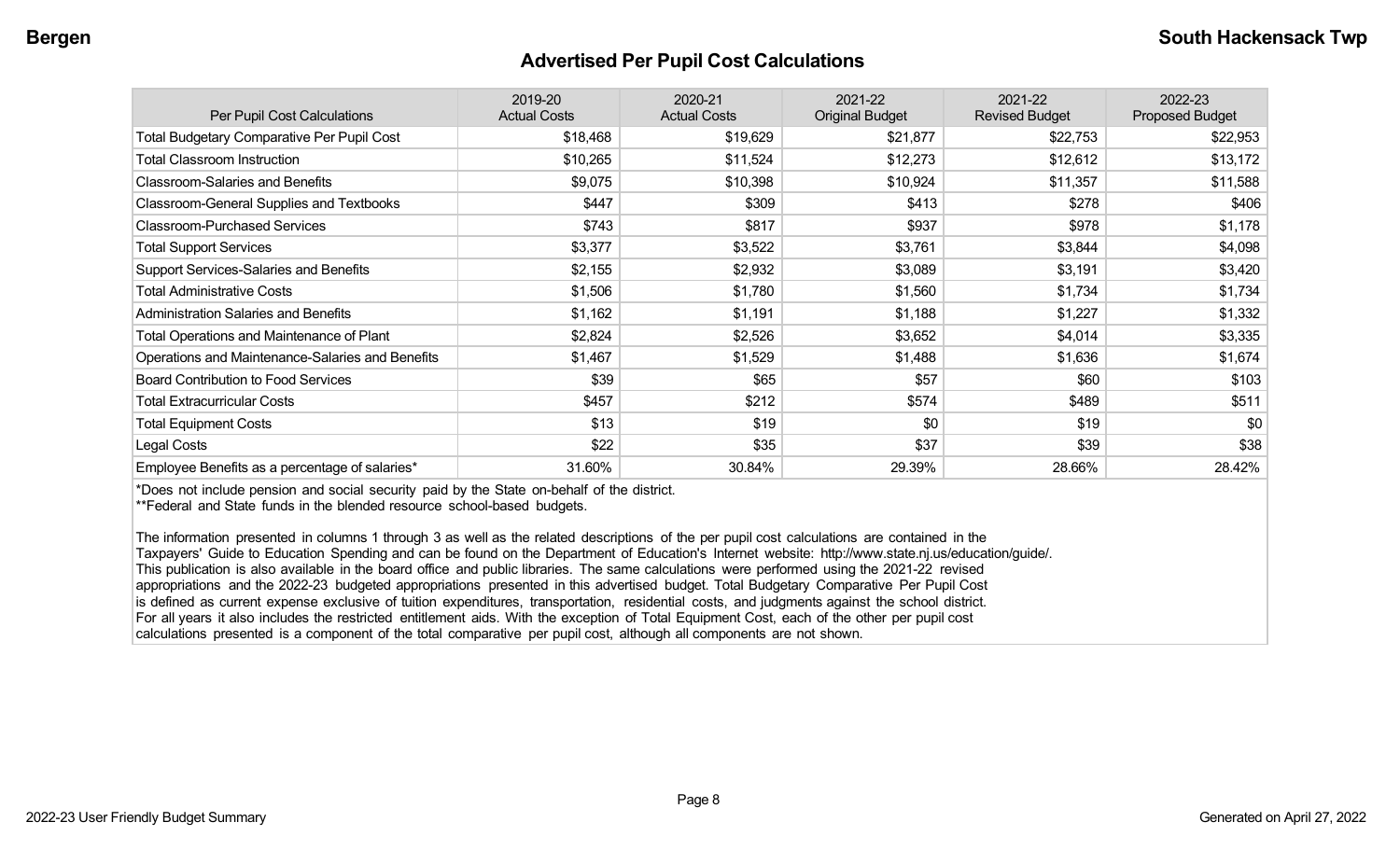# **Unusual Revenues and Appropriations**

| Line<br><b>Number</b> | Source                           | Amount | Explanation                                                     |
|-----------------------|----------------------------------|--------|-----------------------------------------------------------------|
| 140                   | Staff members                    |        | 1,600 Tuition for children to attend school in South Hackensack |
|                       | South Bergen Jointure Commission |        | 240,000 Rental of classrooms                                    |
| 300                   | <b>Valley National Bank</b>      |        | 4.600 Interest                                                  |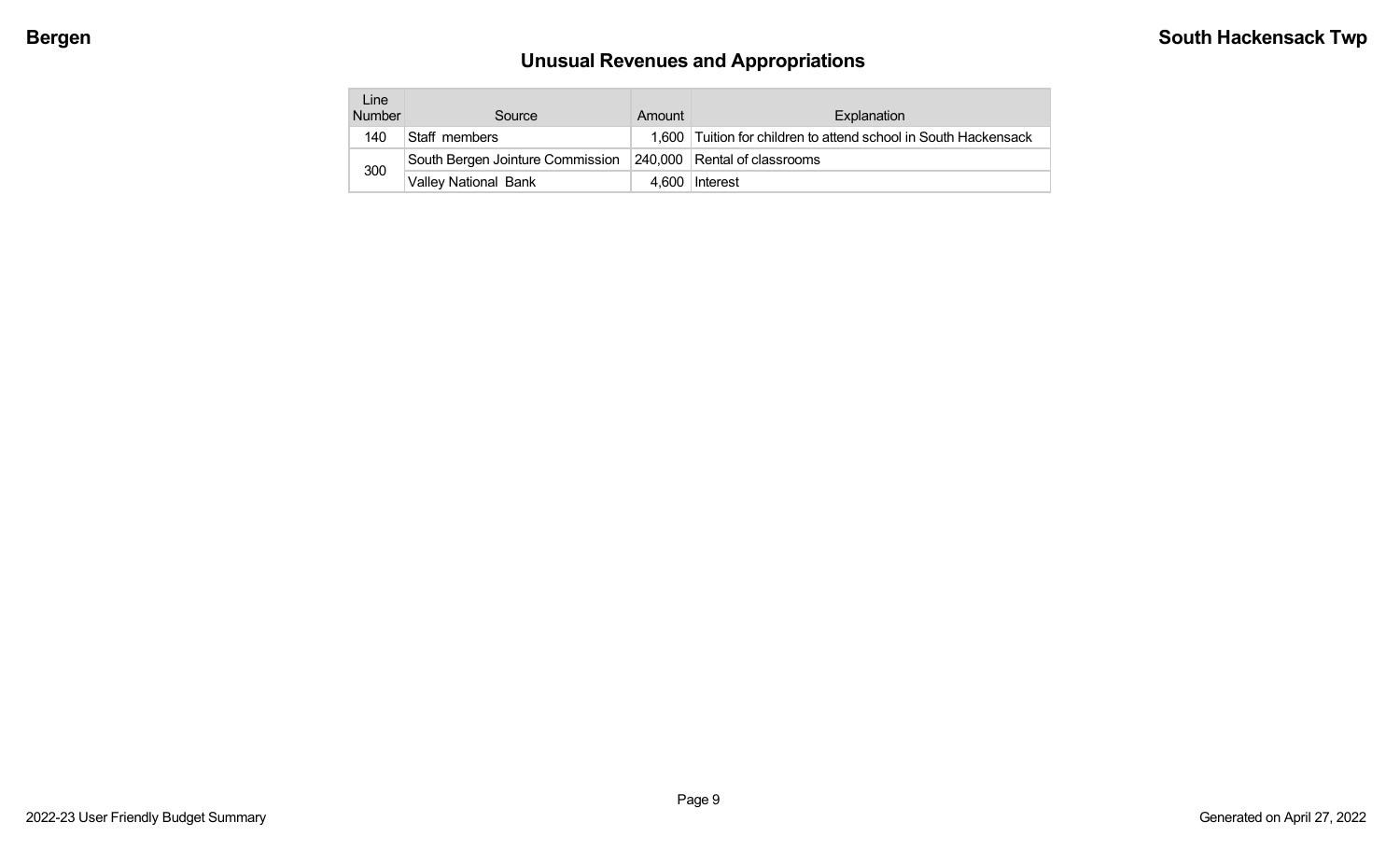## **Shared Services**

| <b>Shared Service Category</b><br><b>Type</b> | <b>Shared Service Category Description</b>                                                                                      | Amount<br>Saved<br>(Optional) |
|-----------------------------------------------|---------------------------------------------------------------------------------------------------------------------------------|-------------------------------|
| <b>Business Services</b>                      | Shared services agreement with the Hasbrouck Heights Board of Education for business administrator and business office services | $\Omega$                      |
| <b>Food Services</b>                          | SFA to SFA contract with the Hackensack Board of Education for food services                                                    | - 0                           |
| <b>Special Education Services</b>             | Rental of educational classrooms to the South Bergen Jointure Commission                                                        | $\Omega$                      |
| <b>Technology Services</b>                    | Shared services agreement with the Hasbrouck Heights Board of Education for technology staff person 50/50 split                 | $\Omega$                      |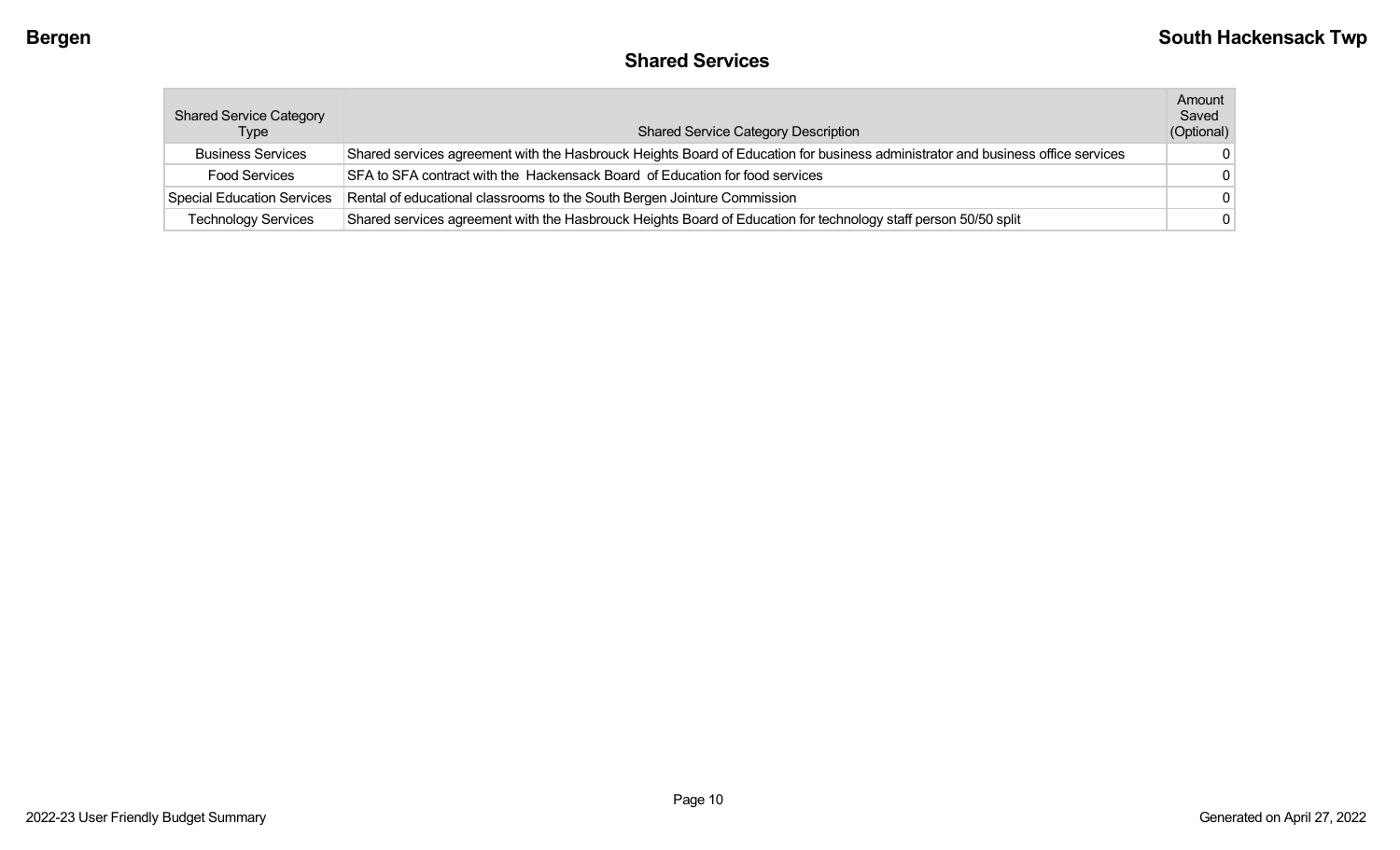| <b>Estimated Tax Rates</b> |  |
|----------------------------|--|
|----------------------------|--|

| Municipality         | Category                                                                                                           | Amount      |
|----------------------|--------------------------------------------------------------------------------------------------------------------|-------------|
|                      | (A) General Fund School Levy                                                                                       | 8,284,409   |
|                      | (D) Total School Levy                                                                                              | 8,854,605   |
|                      | (B) Estimated Net Taxable Valuation (as of 10/01/21)                                                               | 737,078,200 |
|                      | (H) Estimated Equalized Valuation (as of 10/01/21)                                                                 | 729,780,396 |
| South Hackensack Twp | (C) Estimated 2022-23 General Fund School Tax Rate, Without Repayment of Debt or Adjustments=100x(A)/(B)           | 1.1240      |
|                      | (F) Estimated 2022-23 Total School Tax Rate, With Repayment of Debt and Adjustments=100x(D)/(B)                    | 1.2013      |
|                      | (I) Estimated 2022-23 Equalized General Fund School Tax Rate, Without Repayment of Debt or Adjustments=100x(A)/(H) | 1.1352      |
|                      | (L) Estimated 2022-23 Equalized Total School Tax Rate, With Repayment of Debt and Adjustments=100x(D)/(H)          | 1.2133      |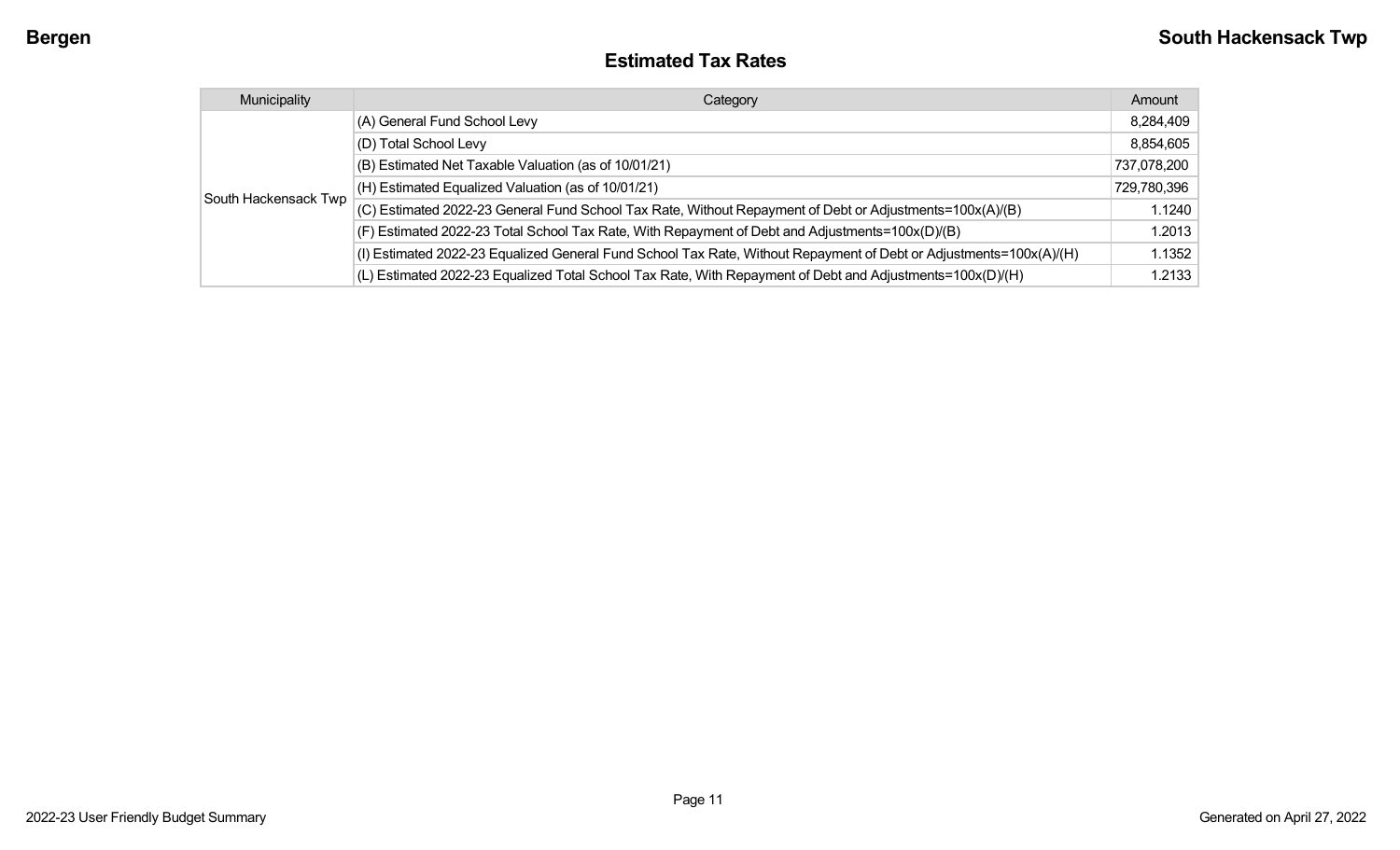| Name              | Category                                                                                  | Measure                                                  |
|-------------------|-------------------------------------------------------------------------------------------|----------------------------------------------------------|
|                   | <b>Job Title</b>                                                                          | <b>Administrative Assistant</b>                          |
|                   | Job Title II                                                                              | <b>Board Secretary</b>                                   |
|                   | <b>Base Annual Salary Amount</b>                                                          | \$84,664                                                 |
|                   | Full-Time Equivalent (FTE)                                                                | 1.0                                                      |
|                   | Shared with Another District?                                                             | N                                                        |
|                   | <b>Shared County</b>                                                                      | None Reported                                            |
|                   | <b>Shared District</b>                                                                    | None Reported                                            |
|                   | <b>Job Title Other District</b>                                                           | None Reported                                            |
|                   | Member of Collective Bargaining Unit (CBU)?                                               | N                                                        |
|                   | <b>Beginning Date of Contract</b>                                                         | 07/01/22                                                 |
|                   | <b>End Date of Contract</b>                                                               | 06/30/23                                                 |
|                   | Contracted Number of Annual Work Days                                                     | 260                                                      |
|                   | <b>Contracted Number of Annual Vacation Days</b>                                          | 20                                                       |
|                   | <b>Contracted Number of Annual Sick Days</b>                                              | 12                                                       |
| Elizabete Schafer | Contracted Number of Annual Personal Days                                                 | 3                                                        |
|                   | <b>Contracted Number of Annual Consulting Days</b>                                        | $\mathbf{0}$                                             |
|                   | Number of Other Contracted Non-Working Days                                               | 15                                                       |
|                   | Description of Other Contracted Non-Working Days                                          | Holiday recessess                                        |
|                   | <b>Total Allowances Amount</b>                                                            | \$0                                                      |
|                   | <b>Total Bonuses Amount</b>                                                               | \$0                                                      |
|                   | <b>Total Stipends Amount</b>                                                              | \$0                                                      |
|                   | District Contributions Above Teacher Contract for Insurance (Health, Dental, Life, Other) | \$0                                                      |
|                   | District Contributions Above Teacher Contract for Retirement Plans                        | \$0                                                      |
|                   | <b>Total Contractual Post-Employment Benefit Amount</b>                                   | \$15,000                                                 |
|                   | Contractual Post-Employment Benefit Description of Payout of Sick days                    | Up to \$15,000 for unused sick days upon retirement only |
|                   | Contractual Post-Employment Benefit Description of Payout of Vacation days                | Payout upon separation for days earned and not used      |
|                   | Contractual Post-Employment Benefit Description of Payout of Personal days                | No payout for personal days                              |
|                   | Contractual Post-Employment Benefit Description of Other Benefits 1                       | None Reported                                            |
|                   | Contractual Post-Employment Benefit Description of Other Benefits 2                       | None Reported                                            |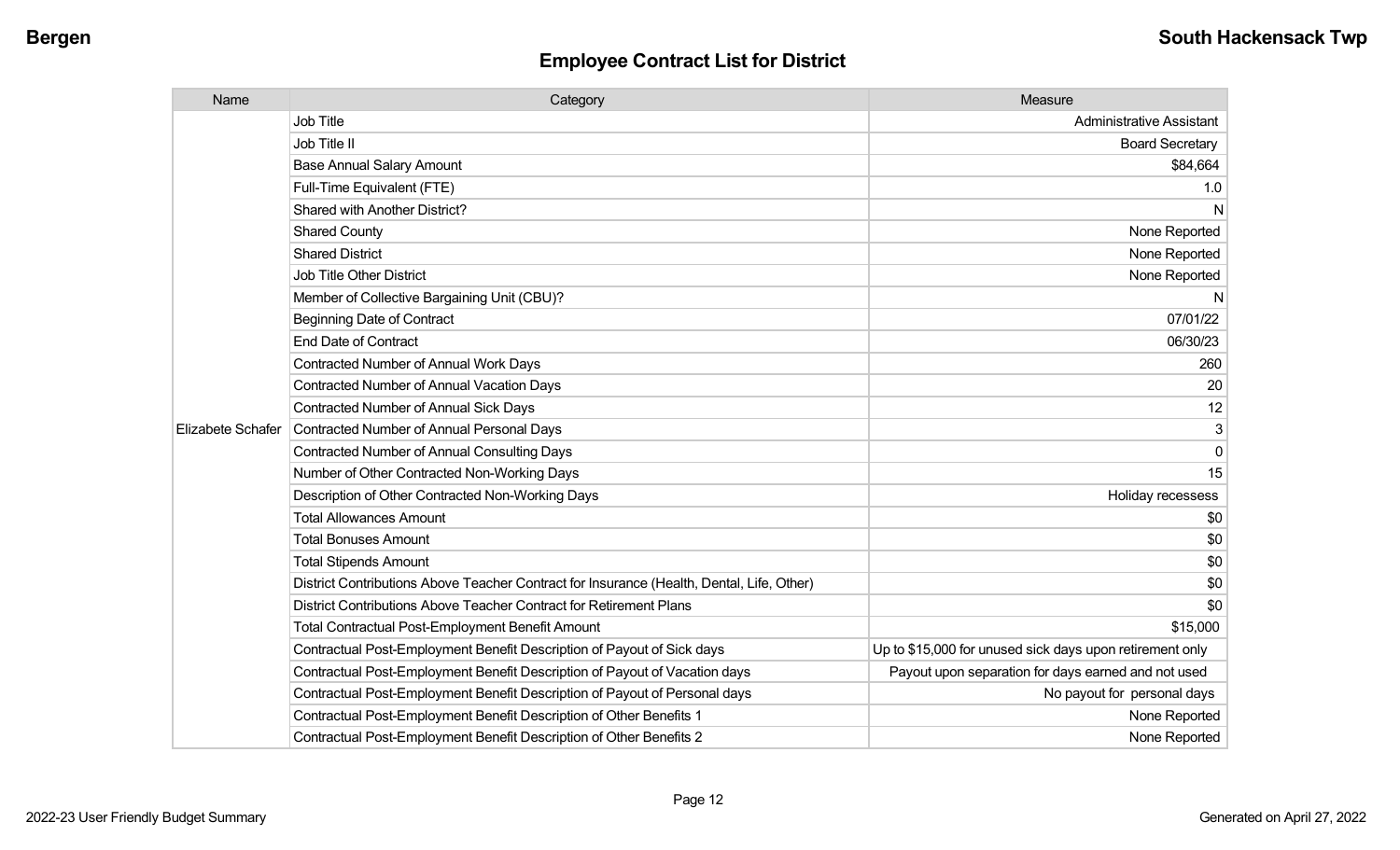| Name              | Category                                                                                 | Measure          |
|-------------------|------------------------------------------------------------------------------------------|------------------|
|                   | Contractual Post-Employment Benefit Description of Other Benefits 3                      | None Reported    |
|                   | <b>Total Other/In-Kind Remuneration Amount</b>                                           | \$0              |
|                   | Description of Other/In-Kind Remuneration Annual Option to Buyback Sick Time in Cash     | None Reported    |
|                   | Description of Other/In-Kind Remuneration Annual Option to Buyback Vacation Time in Cash | None Reported    |
|                   | Description of Other/In-Kind Remuneration Annual Option to Buyback Personal Time in Cash | None Reported    |
| Elizabete Schafer | Description of Other/In-Kind Remuneration Annual Option to Other Remuneration 1          | None Reported    |
|                   | Description of Other/In-Kind Remuneration Annual Option to Other Remuneration 2          | None Reported    |
|                   | Description of Other/In-Kind Remuneration Annual Option to Other Remuneration 3          | None Reported    |
|                   | <b>Additional Comment 1</b>                                                              | None Reported    |
|                   | <b>Additional Comment 2</b>                                                              | None Reported    |
|                   | <b>Additional Comment 3</b>                                                              | None Reported    |
|                   | Job Title                                                                                | Superintendent   |
|                   | Job Title II                                                                             | None Reported    |
|                   | <b>Base Annual Salary Amount</b>                                                         | \$181,560        |
|                   | Full-Time Equivalent (FTE)                                                               | 1.0              |
|                   | <b>Shared with Another District?</b>                                                     | N                |
|                   | <b>Shared County</b>                                                                     | None Reported    |
|                   | <b>Shared District</b>                                                                   | None Reported    |
|                   | <b>Job Title Other District</b>                                                          | None Reported    |
| Jason Chirichella | Member of Collective Bargaining Unit (CBU)?                                              | N                |
|                   | <b>Beginning Date of Contract</b>                                                        | 07/01/22         |
|                   | <b>End Date of Contract</b>                                                              | 06/30/23         |
|                   | <b>Contracted Number of Annual Work Days</b>                                             | 260              |
|                   | <b>Contracted Number of Annual Vacation Days</b>                                         | 20               |
|                   | <b>Contracted Number of Annual Sick Days</b>                                             | 12               |
|                   | Contracted Number of Annual Personal Days                                                | 3                |
|                   | <b>Contracted Number of Annual Consulting Days</b>                                       | $\mathbf 0$      |
|                   | Number of Other Contracted Non-Working Days                                              | 15               |
|                   | Description of Other Contracted Non-Working Days                                         | Holiday recesses |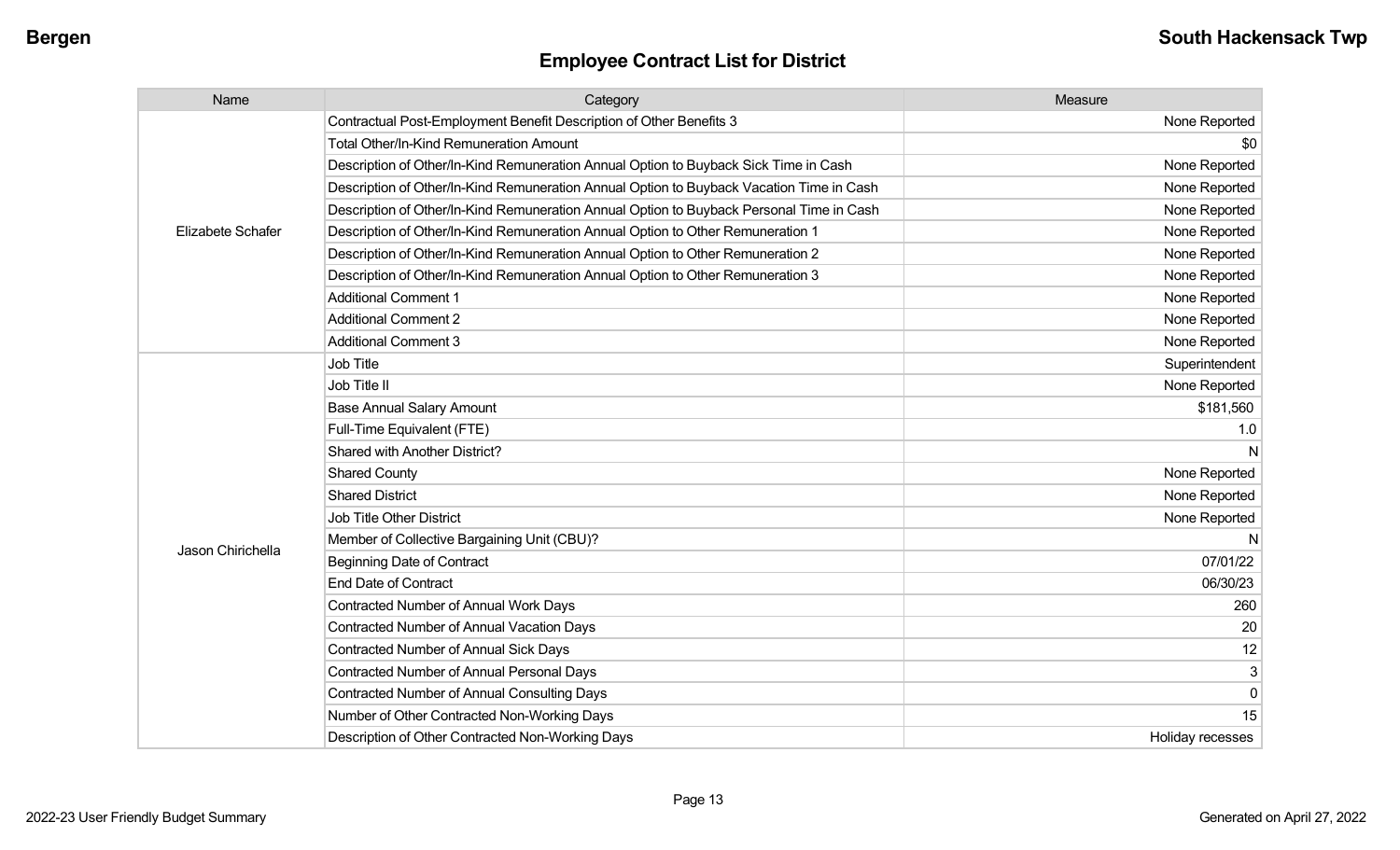| Name                             | Category                                                                                  | Measure                                                  |
|----------------------------------|-------------------------------------------------------------------------------------------|----------------------------------------------------------|
|                                  | <b>Total Allowances Amount</b>                                                            | \$0                                                      |
|                                  | <b>Total Bonuses Amount</b>                                                               | \$0                                                      |
|                                  | <b>Total Stipends Amount</b>                                                              | \$0                                                      |
|                                  | District Contributions Above Teacher Contract for Insurance (Health, Dental, Life, Other) | \$0                                                      |
|                                  | District Contributions Above Teacher Contract for Retirement Plans                        | \$0                                                      |
|                                  | <b>Total Contractual Post-Employment Benefit Amount</b>                                   | \$15,000                                                 |
|                                  | Contractual Post-Employment Benefit Description of Payout of Sick days                    | Up to \$15,000 for unused sick days upon retirement only |
|                                  | Contractual Post-Employment Benefit Description of Payout of Vacation days                | Payout upon separation for days earned and not used      |
|                                  | Contractual Post-Employment Benefit Description of Payout of Personal days                | No payout for personal days                              |
|                                  | Contractual Post-Employment Benefit Description of Other Benefits 1                       | None Reported                                            |
| Jason Chirichella                | Contractual Post-Employment Benefit Description of Other Benefits 2                       | None Reported                                            |
|                                  | Contractual Post-Employment Benefit Description of Other Benefits 3                       | None Reported                                            |
|                                  | <b>Total Other/In-Kind Remuneration Amount</b>                                            | \$0                                                      |
|                                  | Description of Other/In-Kind Remuneration Annual Option to Buyback Sick Time in Cash      | None Reported                                            |
|                                  | Description of Other/In-Kind Remuneration Annual Option to Buyback Vacation Time in Cash  | None Reported                                            |
|                                  | Description of Other/In-Kind Remuneration Annual Option to Buyback Personal Time in Cash  | None Reported                                            |
|                                  | Description of Other/In-Kind Remuneration Annual Option to Other Remuneration 1           | None Reported                                            |
|                                  | Description of Other/In-Kind Remuneration Annual Option to Other Remuneration 2           | None Reported                                            |
|                                  | Description of Other/In-Kind Remuneration Annual Option to Other Remuneration 3           | None Reported                                            |
|                                  | <b>Additional Comment 1</b>                                                               | None Reported                                            |
|                                  | <b>Additional Comment 2</b>                                                               | None Reported                                            |
|                                  | <b>Additional Comment 3</b>                                                               | None Reported                                            |
|                                  | Job Title                                                                                 | <b>Business Administrator</b>                            |
|                                  | Job Title II                                                                              | None Reported                                            |
|                                  | <b>Base Annual Salary Amount</b>                                                          | \$0                                                      |
| <b>Shared Services Agreement</b> | Full-Time Equivalent (FTE)                                                                | 1.0                                                      |
|                                  | Shared with Another District?                                                             | Y                                                        |
|                                  | <b>Shared County</b>                                                                      | 03                                                       |
|                                  | <b>Shared District</b>                                                                    | 2080                                                     |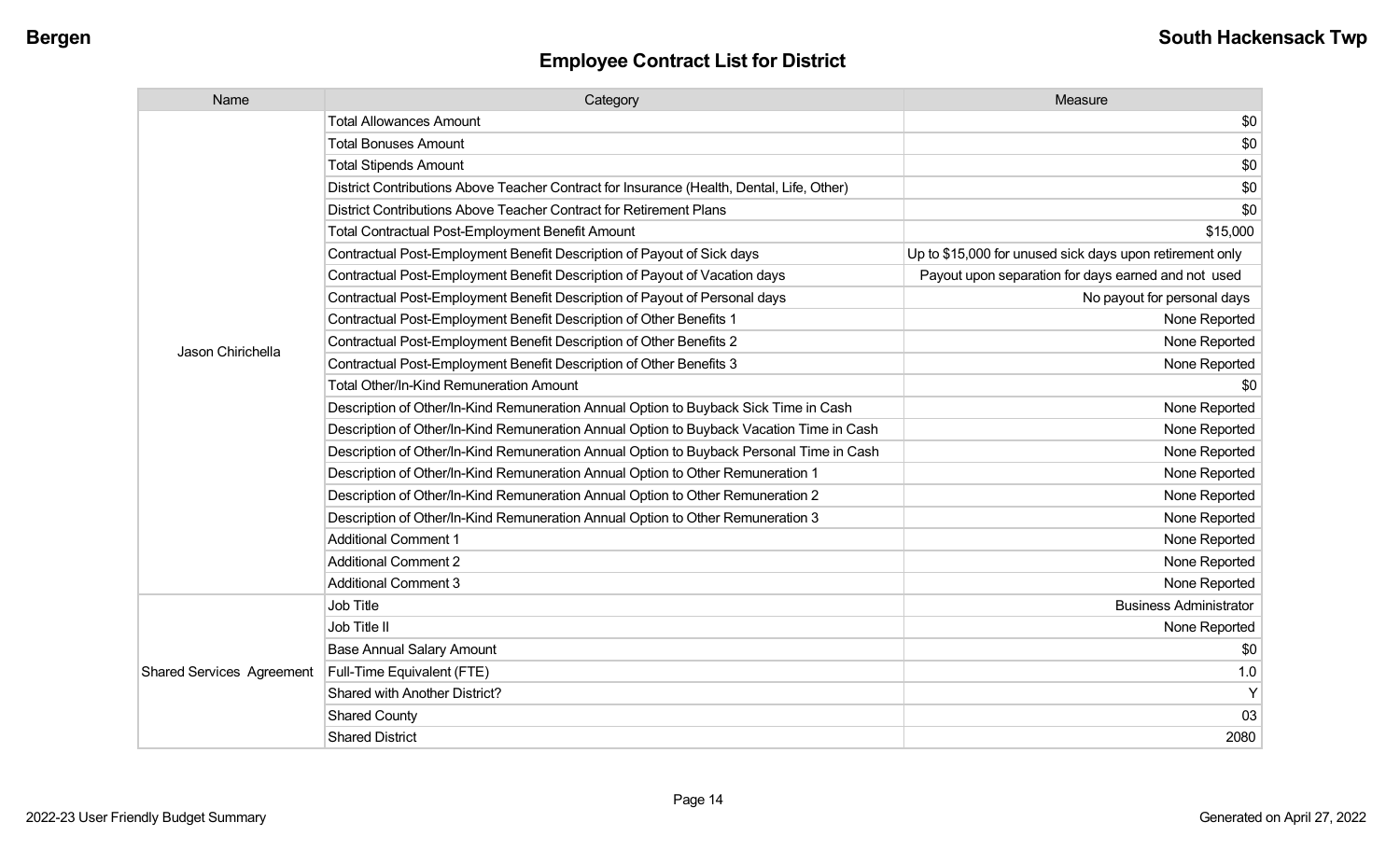| Name                             | Category                                                                                  | Measure                       |
|----------------------------------|-------------------------------------------------------------------------------------------|-------------------------------|
|                                  | <b>Job Title Other District</b>                                                           | <b>Business Administrator</b> |
|                                  | Member of Collective Bargaining Unit (CBU)?                                               | N                             |
|                                  | <b>Beginning Date of Contract</b>                                                         | 07/01/22                      |
|                                  | <b>End Date of Contract</b>                                                               | 06/30/23                      |
|                                  | Contracted Number of Annual Work Days                                                     | 260                           |
|                                  | <b>Contracted Number of Annual Vacation Days</b>                                          |                               |
|                                  | <b>Contracted Number of Annual Sick Days</b>                                              | 0                             |
|                                  | Contracted Number of Annual Personal Days                                                 | 0                             |
|                                  | Contracted Number of Annual Consulting Days                                               | $\mathbf{0}$                  |
|                                  | Number of Other Contracted Non-Working Days                                               | $\Omega$                      |
|                                  | Description of Other Contracted Non-Working Days                                          | None Reported                 |
|                                  | <b>Total Allowances Amount</b>                                                            | \$0                           |
|                                  | <b>Total Bonuses Amount</b>                                                               | \$0                           |
|                                  | <b>Total Stipends Amount</b>                                                              | \$0                           |
| <b>Shared Services Agreement</b> | District Contributions Above Teacher Contract for Insurance (Health, Dental, Life, Other) | \$0                           |
|                                  | District Contributions Above Teacher Contract for Retirement Plans                        | \$0                           |
|                                  | <b>Total Contractual Post-Employment Benefit Amount</b>                                   | \$0                           |
|                                  | Contractual Post-Employment Benefit Description of Payout of Sick days                    | N/A                           |
|                                  | Contractual Post-Employment Benefit Description of Payout of Vacation days                | N/A                           |
|                                  | Contractual Post-Employment Benefit Description of Payout of Personal days                | N/A                           |
|                                  | Contractual Post-Employment Benefit Description of Other Benefits 1                       | None Reported                 |
|                                  | Contractual Post-Employment Benefit Description of Other Benefits 2                       | None Reported                 |
|                                  | Contractual Post-Employment Benefit Description of Other Benefits 3                       | None Reported                 |
|                                  | Total Other/In-Kind Remuneration Amount                                                   | \$0                           |
|                                  | Description of Other/In-Kind Remuneration Annual Option to Buyback Sick Time in Cash      | None Reported                 |
|                                  | Description of Other/In-Kind Remuneration Annual Option to Buyback Vacation Time in Cash  | None Reported                 |
|                                  | Description of Other/In-Kind Remuneration Annual Option to Buyback Personal Time in Cash  | None Reported                 |
|                                  | Description of Other/In-Kind Remuneration Annual Option to Other Remuneration 1           | None Reported                 |
|                                  | Description of Other/In-Kind Remuneration Annual Option to Other Remuneration 2           | None Reported                 |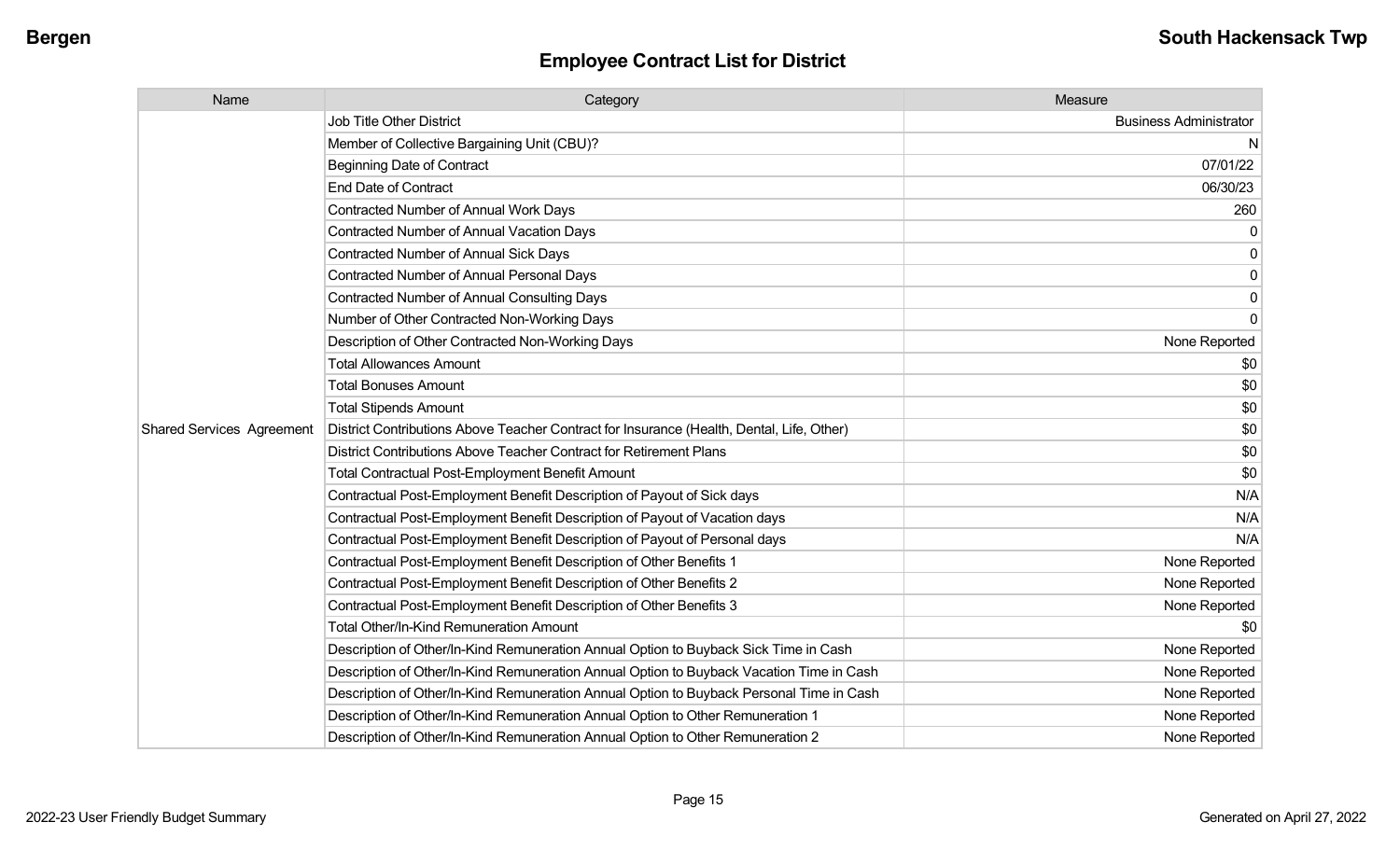| Name                             | Category                                                                                  | Measure                                                  |
|----------------------------------|-------------------------------------------------------------------------------------------|----------------------------------------------------------|
| <b>Shared Services Agreement</b> | Description of Other/In-Kind Remuneration Annual Option to Other Remuneration 3           | None Reported                                            |
|                                  | <b>Additional Comment 1</b>                                                               | None Reported                                            |
|                                  | <b>Additional Comment 2</b>                                                               | None Reported                                            |
|                                  | <b>Additional Comment 3</b>                                                               | None Reported                                            |
|                                  | Job Title                                                                                 | <b>Assistant Principal</b>                               |
|                                  | Job Title II                                                                              | <b>Assistant Principal</b>                               |
|                                  | <b>Base Annual Salary Amount</b>                                                          | \$120,000                                                |
|                                  | Full-Time Equivalent (FTE)                                                                | 1.0                                                      |
|                                  | Shared with Another District?                                                             | N                                                        |
|                                  | <b>Shared County</b>                                                                      | None Reported                                            |
|                                  | <b>Shared District</b>                                                                    | None Reported                                            |
|                                  | <b>Job Title Other District</b>                                                           | None Reported                                            |
|                                  | Member of Collective Bargaining Unit (CBU)?                                               | N                                                        |
|                                  | <b>Beginning Date of Contract</b>                                                         | 07/01/22                                                 |
|                                  | <b>End Date of Contract</b>                                                               | 06/30/23                                                 |
|                                  | Contracted Number of Annual Work Days                                                     | 260                                                      |
| <b>TBD</b>                       | Contracted Number of Annual Vacation Days                                                 | 20                                                       |
|                                  | Contracted Number of Annual Sick Days                                                     | 12                                                       |
|                                  | <b>Contracted Number of Annual Personal Days</b>                                          | 3                                                        |
|                                  | <b>Contracted Number of Annual Consulting Days</b>                                        | $\Omega$                                                 |
|                                  | Number of Other Contracted Non-Working Days                                               | 15                                                       |
|                                  | Description of Other Contracted Non-Working Days                                          | Holiday recesses                                         |
|                                  | <b>Total Allowances Amount</b>                                                            | \$0                                                      |
|                                  | <b>Total Bonuses Amount</b>                                                               | \$0                                                      |
|                                  | <b>Total Stipends Amount</b>                                                              | \$0                                                      |
|                                  | District Contributions Above Teacher Contract for Insurance (Health, Dental, Life, Other) | \$0                                                      |
|                                  | District Contributions Above Teacher Contract for Retirement Plans                        | \$0                                                      |
|                                  | <b>Total Contractual Post-Employment Benefit Amount</b>                                   | \$15,000                                                 |
|                                  | Contractual Post-Employment Benefit Description of Payout of Sick days                    | Up to \$15,000 for unused sick days upon retirement only |